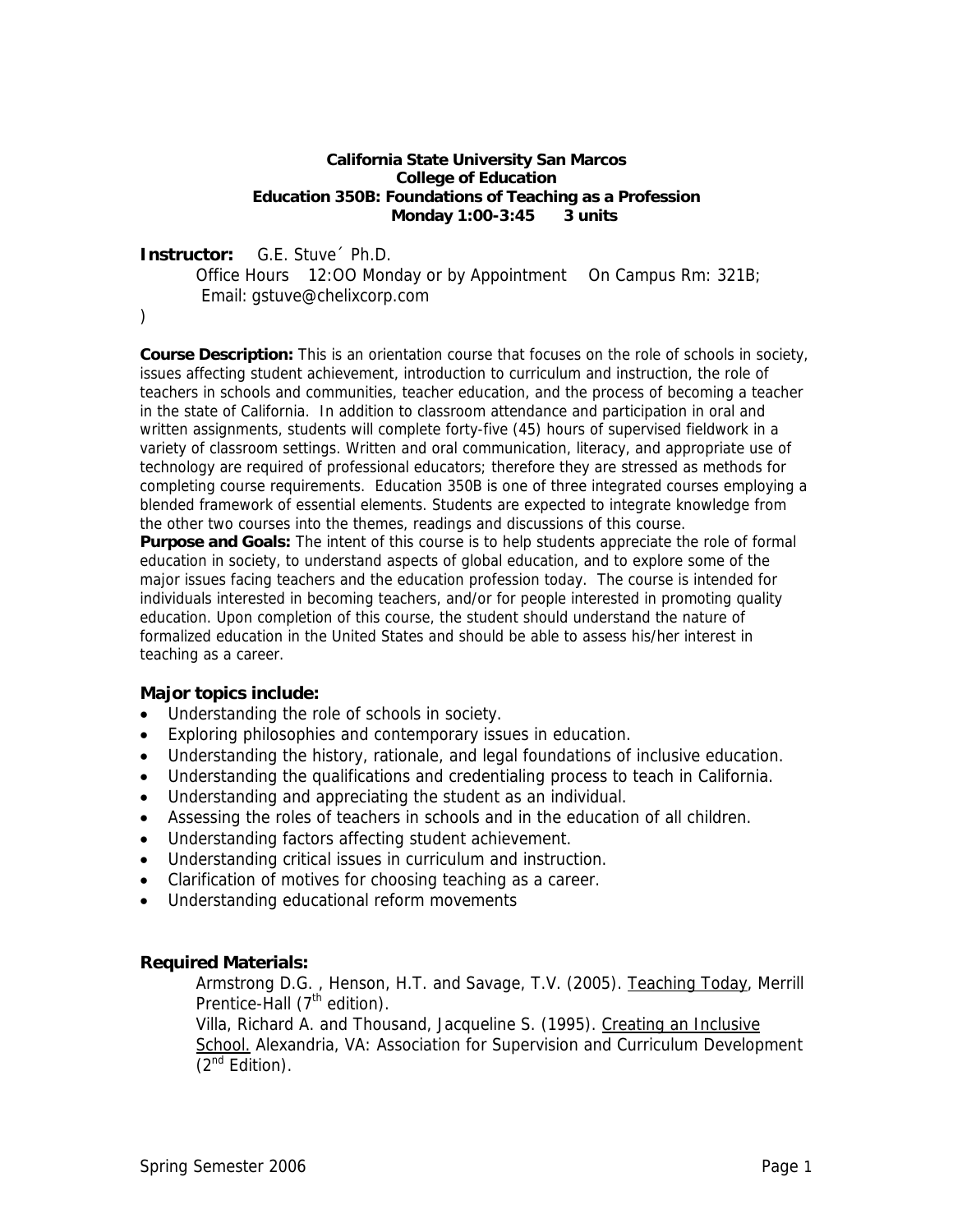#### **Suggested Texts/readings**

Kidder, Tracy (1989). Among Schoolchildren. Boston: Houghton-Mifflin.

Meier, Daniel R. (1997). Learning in Small Moments: Life in an Urban Classroom. New York: Teachers College Press.

Kozol, J. (1991). Savage Inequalities: Children in America's Schools. New York: Harper.

Wong, Harry The First Days of School, (2<sup>nd</sup> edition) NACS. Selected essays distributed by the instructor including:

""Gold Star Junkies" by David Ruenzel

"How Culture Shapes Math Instruction in Japan, Germany and the U.S. by CSU Institute for Educational Reform

#### **Course Requirements**

**Mission of the College of Education at Cal State San Marcos:** The mission of the College of Education Community is to collaboratively transform public education by preparing thoughtful educators and advancing professional practices. We are committed to diversity, educational equity, and social justice, exemplified through reflective teaching, life-long learning, innovative research, and on-going service. Our practices demonstrate a commitment to student-centered education, diversity, collaboration, professionalism and shared governance.

**Authorization to Teach English Learners:** This credential program has been specifically designed to prepare teachers for the diversity of languages often encountered in California public school classrooms. The authorization to teach English learners is met through the infusion of content and experiences within the credential program, as well as additional coursework. Students successfully completing this program receive a credential with authorization to teach English learners.

**Special Education Inclusion:** Consistent with the intent to offer a seamless teaching credential in the College of Education, this course will introduce the collaborative infusion of special education competencies that reflect inclusive educational practices. Students will demonstrate knowledge of laws and dispositions that relate to special education through a variety of activities such as the viewing and analysis of the video F.A.T. City, reading and analysis of "School Law & Diversity," and Creating an Inclusive School.

**Students with Disabilities Requiring Reasonable Accommodations:** Students must be approved for services by providing appropriate and recent documentation to the Disabled Student Services Office (DSS). This office is located in Craven Hall 5205, and can be contacted by phone at (760) 750-4905, or TTY (760) 750-4909. Students authorized by DSS to receive reasonable accommodations should meet with their instructor during office hours or, in order to ensure confidentiality, in a more private setting.

**College of Education Attendance Policy:** Due to the dynamic and interactive nature of courses in the College of Education, all students are expected to attend all classes and participate actively. **Absences and late arrivals/early departures will affect the final grade**. A minimum grade of C+ is required in EDUC 350 to qualify as a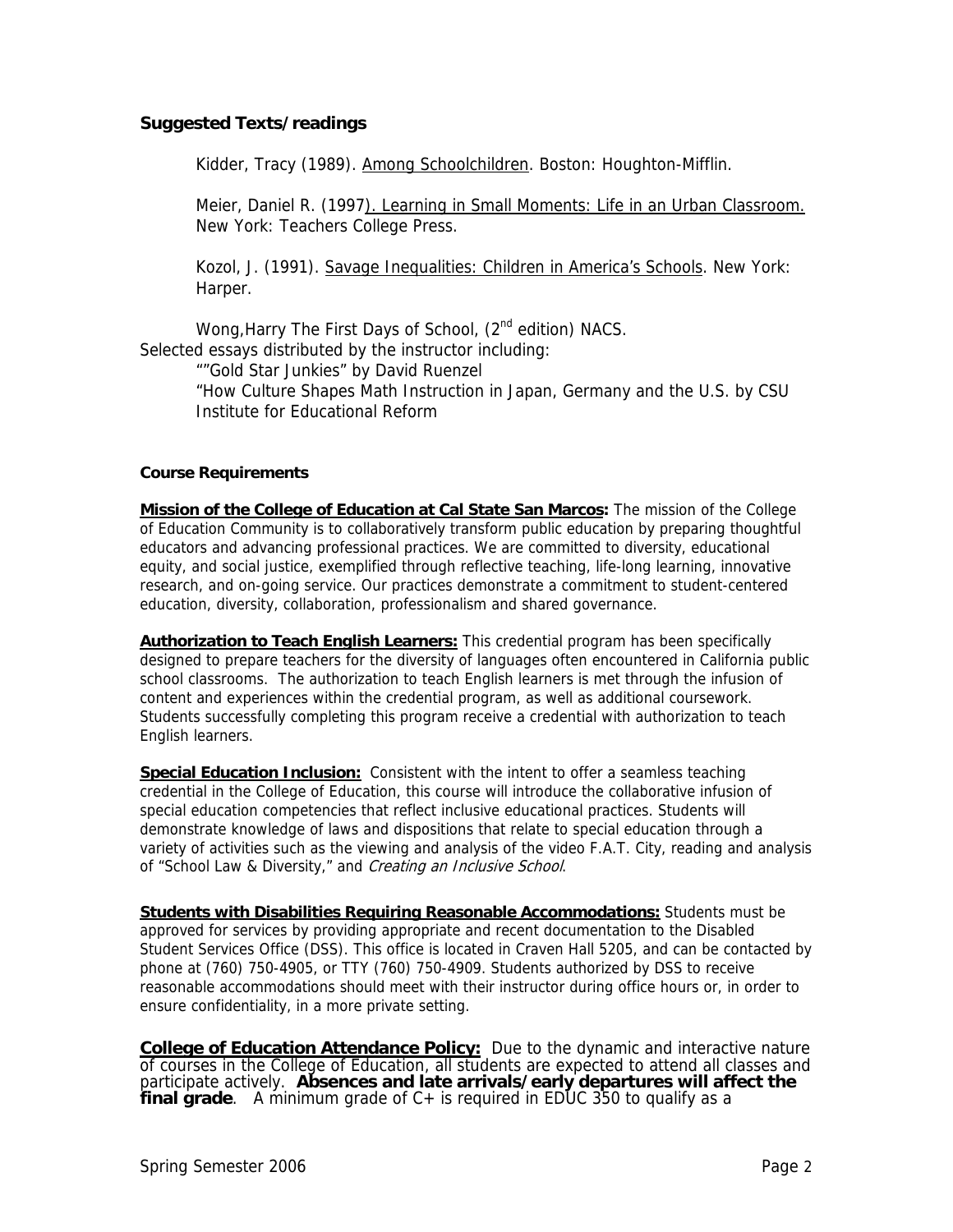prerequisite fo admission to the Cal State San Marcos teacher credential program. COE attendance policy states, "At a minimum, students must attend 80% of class time, or s/he may not receive a passing grade for the course at the discretion of the instructor. Individual instructors may adopt more stringent attendance requirements." Should students have extenuating circumstances, please contact the instructor as soon as possible

Credential Program Recommendations: As one of several evaluation methods, EDUC 350 course instructors are asked for feedback concerning credential candidates who are applying for programs at Cal State San Marcos. Keep in mind that your professionalism and hard work in this class not only affect your course grade, but also indicate your readiness for a credential program.

General Expectations: This course is designed for dynamic learning where students take an active part in the learning process. It is therefore essential that students come to class prepared to discuss required readings, submit required assignments, conduct research, lead discussions, and participate in group activities.

**Fieldwork:** In addition to in-class work, assigned readings, and projects, students will be expected to observe a minimum of 45 hours in public schools. Each student will maintain a journal, documenting interesting observations, analysis and questions generated from observations of classrooms in various educational settings (see guidelines for field experience.) Written reports of these visits and the observation forms **will be submitted on three dates listed on the tentative class schedule**. These reports will be included in determining the final grade. These "field experiences **may be** included in the requirements for admission to the CSUSM Teacher Credential program.

**Reading Logs:** Students are expected to read and keep a log summarizing at least **5** articles selected from magazines, and/or professional journals. The articles chosen should relate to education in general and to the topics mentioned in the text. The instructor will furnish several of the articles. **No readings logs will be accepted after November 16 .** Entries for the log should provide the following:

- title, source, and date of the article, and Log  $#$ -i.e., "Log  $# 3$
- a brief summary of the main points
- personal reflections

You may be asked to share these articles with other students. The logs will be collected and will be reflected in the final grade.

**Teacher Interview:** Students will interview a teacher and write a 3 to 4 page summary of the information learned. **Specific details are included in this syllabus and discussed in the first class.** 

**Technology Assignments**: Students are expected to demonstrate competency in the use of various forms of technology (i.e., word processing, electronic mail, use of the Internet and/or multimedia presentations). Some assignments will require use of the Internet.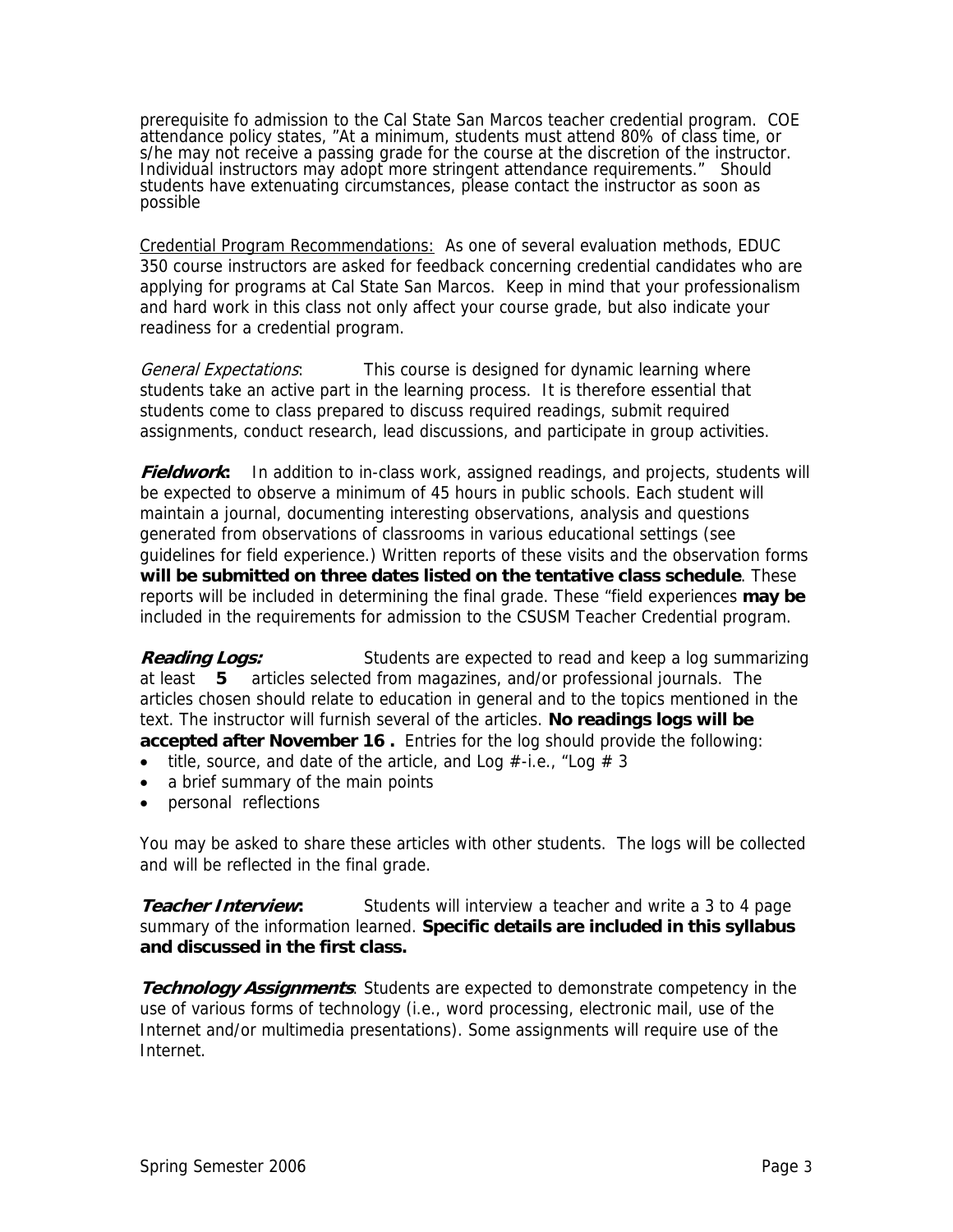**Philosophy Statement** Students will develop a philosophy statementspecific details are included below and will be discussed in class.

#### **Standards of Quality and Effectiveness for Professional Teacher Preparation Programs**

Under new provisions of state law, institutions of higher education are to spell out specific behaviors students will be able to perform after successfully completing a course of study. The behaviors listed below have been adopted for this class.

#### Students successfully completing Education 350:

- are aware of their own personal values and biases and recognize ways in which these values and biases affect the teaching and learning of students.
- resist racism and acts of intolerance.

appropriately manage their professional time spent in teaching responsibilities to ensure that academic goals are met.

- understand and honor legal and professional obligations to protect the privacy, health, and safety of students, families, and other school professionals
- are aware of and act in accordance with ethical considerations
- they model ethical behaviors for students.
- understand and honor all laws relating to professional misconduct and moral fitness.
- know and use principles of universal design to differentiate instruction and develop accommodations and modifications in curriculum, assessment, and instruction in order to ensure that special populations including students with identified disabilities, students with behavior intervention plans, and students considered gifted and talented have access to and actively participate in the general education core curriculum.
- can articulate the rationale for inclusive educational opportunities for all students.
- are familiar with major disability characteristics and strategies for accommodating those differences in the classroom. They know the eligibility criteria for special services (e.g., special education, gifted and talented services
- are familiar with their legal and ethical responsibilities to participate in the Individual Education Program (IEP) process and implement students' IEPs with integrity.
- use pre-referral processes such as the Student Study Team and consultation with general and special education colleagues rather than automatic referral of students to special education or other exceptional services
- collaborate with special educators and other specialized support personnel to plan for, teach, and assess the students with special characteristics for whom they are responsible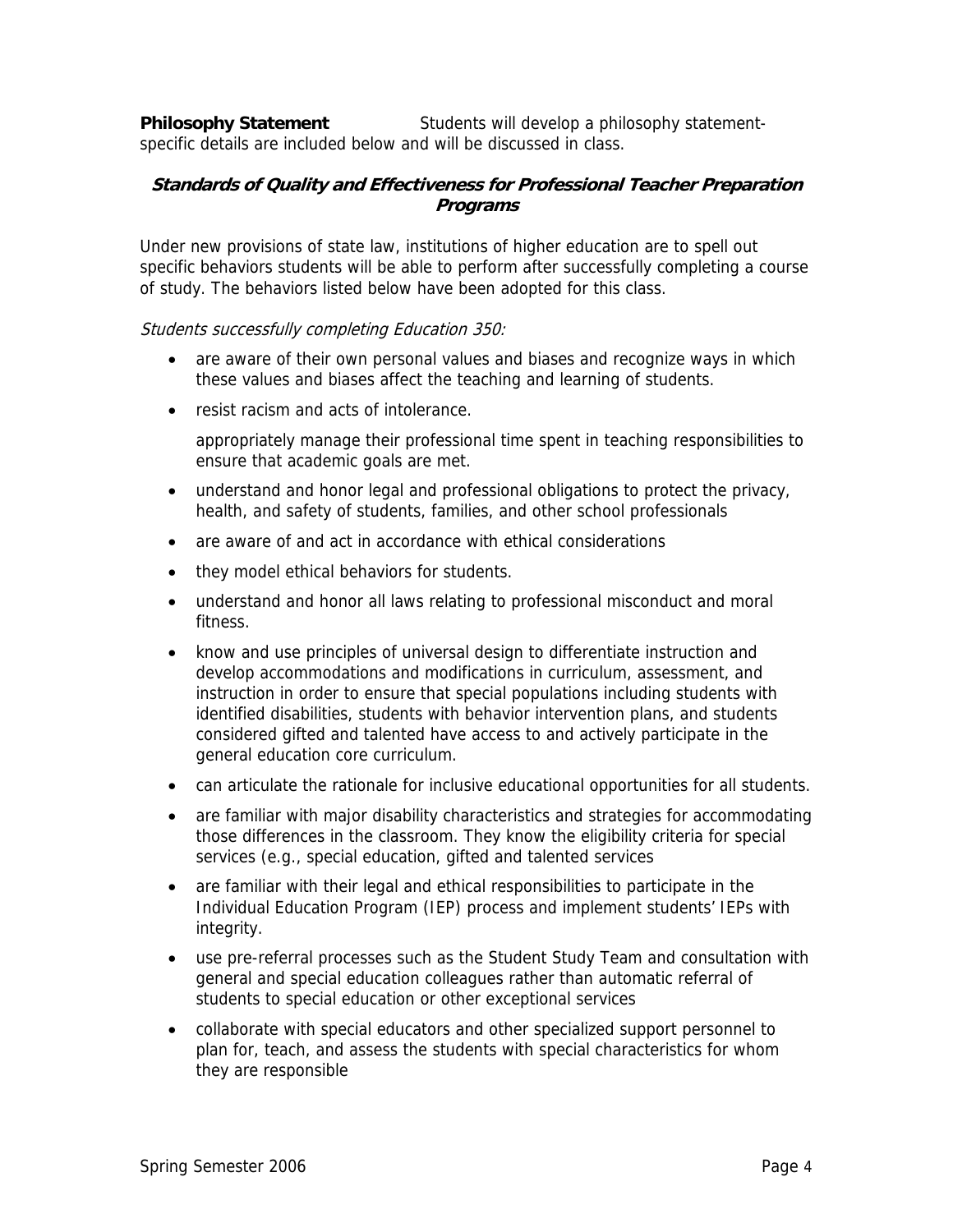use natural peer supports (e.g., partner learning, peer tutoring, classroom meetings), collaborative teaching and learning methods, and other appropriate materials and technologies (including assistive technologies) to a) create a caring classroom community in which students value one another's differences, b) develop the social competence of and relationships among class members, and c) meet the educational and social/emotional needs of individual students

**Class Assessments/ Grading:** From time to time the instructor may administer short assessments to determine student comprehension of the concepts being presented in class discussions and lectures.

The following point system will be used in determining the final grade:

Attendance and Class Participation (10 points), Teacher Interview (10 points), Reading Logs (20 points), Group Oral Presentation (10 points), Field Experiences (20 points), Philosophy Statement (5 points) Technology Assignments (5 points) Final Exam (20 points).

The total number of points earned out of 100 will determine your final grade.

| A                   | 100-95 | A-94-90      | $B + 89 - 86$ | B 85-81                    | B-80-78      |
|---------------------|--------|--------------|---------------|----------------------------|--------------|
| $C +$               | 77-73  | $C$ 72-69    | $C - 68 - 65$ | $D$ 64-60                  | F 59-        |
| <b>Reading Logs</b> |        |              |               | Class Observations         |              |
| Total               |        | <b>Bonus</b> |               |                            | <b>Bonus</b> |
| 14/15               |        | 5            |               | 15 plus covering all areas | 5            |
| 12/13               |        | 4            | 13/14         |                            | 4            |
| 10/11               |        | 3            | 11/12         |                            | 3            |
| 8/9                 |        |              | 9/10          |                            | 2            |
| $\overline{7}$      |        |              | 8             |                            |              |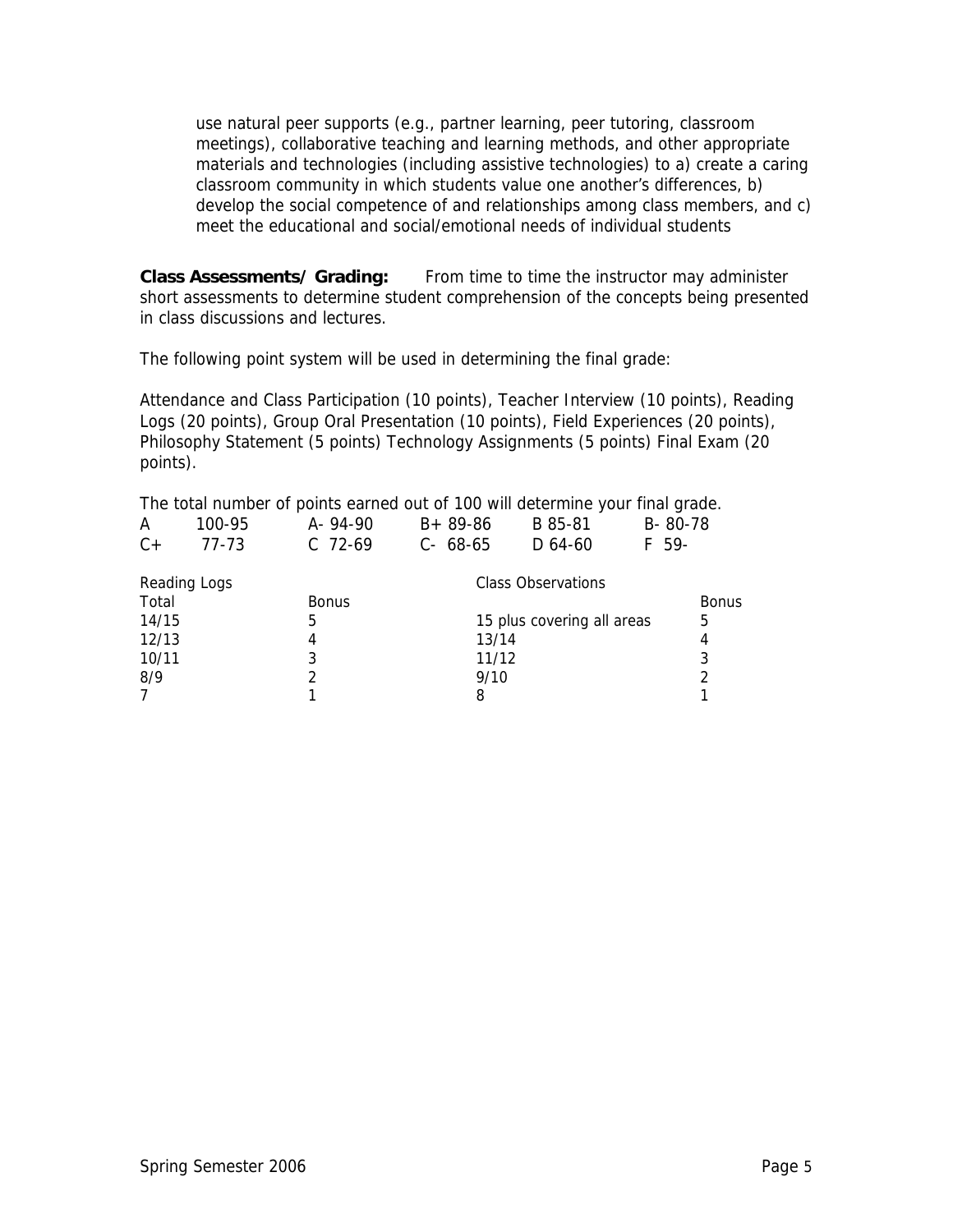Tentative CLASS SCHEDULE (as of 12/16)

| Date | <b>Topic</b>                                             | <b>For Next Class</b> |
|------|----------------------------------------------------------|-----------------------|
| 1/23 | Course overview, field experience guidelines, class      | Read Teaching         |
|      | discussion-"Why do you want to become a teacher"         | Today (TT)            |
|      | Distribute first journal "Myths." Discuss - teacher      | Chap. 1,4 & 5.        |
|      | Interview and other course requirements                  |                       |
| 1/30 | Discuss journal article "Myths", teaching today          | Text Chap.12          |
|      | Overview of the credentialing process                    |                       |
| 2/6  | Discuss Teacher interviews. Historical roots of American | Fieldwork "focus      |
|      | Education                                                | 1"Observations        |
|      |                                                          | Text Chap 6           |
| 2/13 | Fieldwork Discussion Focus#1 Exceptional Learners        | Text Chap. 9          |
| and  | and their needs: school reactions--categorical programs: | Villa/Thousand        |
|      | GATE, Special Education, LEP/NEP (ELL). Title I, etc     | Chap 1&2. "gold       |
| 2/20 |                                                          | star junkies"         |
| 2/27 | Classroom Management, School discipline,                 | Text Chap. 7 & 8      |
|      | suspension/expulsion Start technology assignment         |                       |
|      |                                                          |                       |
| 3/6  | Discipline, Curriculum and Instruction                   | Text Chap. 2          |
|      |                                                          |                       |
| 3/13 | Field Experience Discussion Focus #2. School             | Read Chap.11          |
|      | Governance, role of the state, county and local school   | <b>Technology</b>     |
|      | districts. Superintendent, Board power and               | assignment            |
|      | responsibilities                                         | due                   |
| 3/20 | , Teacher Unions- Teacher Ethics, Teacher Unions-        | Read Chap. 14         |
|      | <b>Educational Philosophies</b>                          |                       |
|      |                                                          |                       |
| 4/3  | Learners Rights, major laws impacting school practices   | Text Chap. 3 &        |
|      | Turn in Phiolosophy paper                                | 10 <sup>''</sup>      |
| 4/10 | Educational reforms, Standards, assessments including;   |                       |
|      | STAR, PSAA, API, HSEE and SAT 9.                         | <b>Reading Logs</b>   |
| 4/17 | School Finance, developing a budget, income sources,     | Observations III      |
|      | expenditures, block grants etc.,                         | Test Chap.2           |
|      |                                                          |                       |
| 4/24 | Field Experience Discussion Focus #3 -                   | Obtain take-          |
|      | Getting a Job/ The First Year of Teaching                | home final exam       |
| 5/1  |                                                          | Turn in Final         |
|      | Oral reports                                             |                       |
| 5/8  | collect Final Wrap Up Activities<br>Oral Reports         |                       |

Tentative CLASS SCHEDULE (as of 12/16)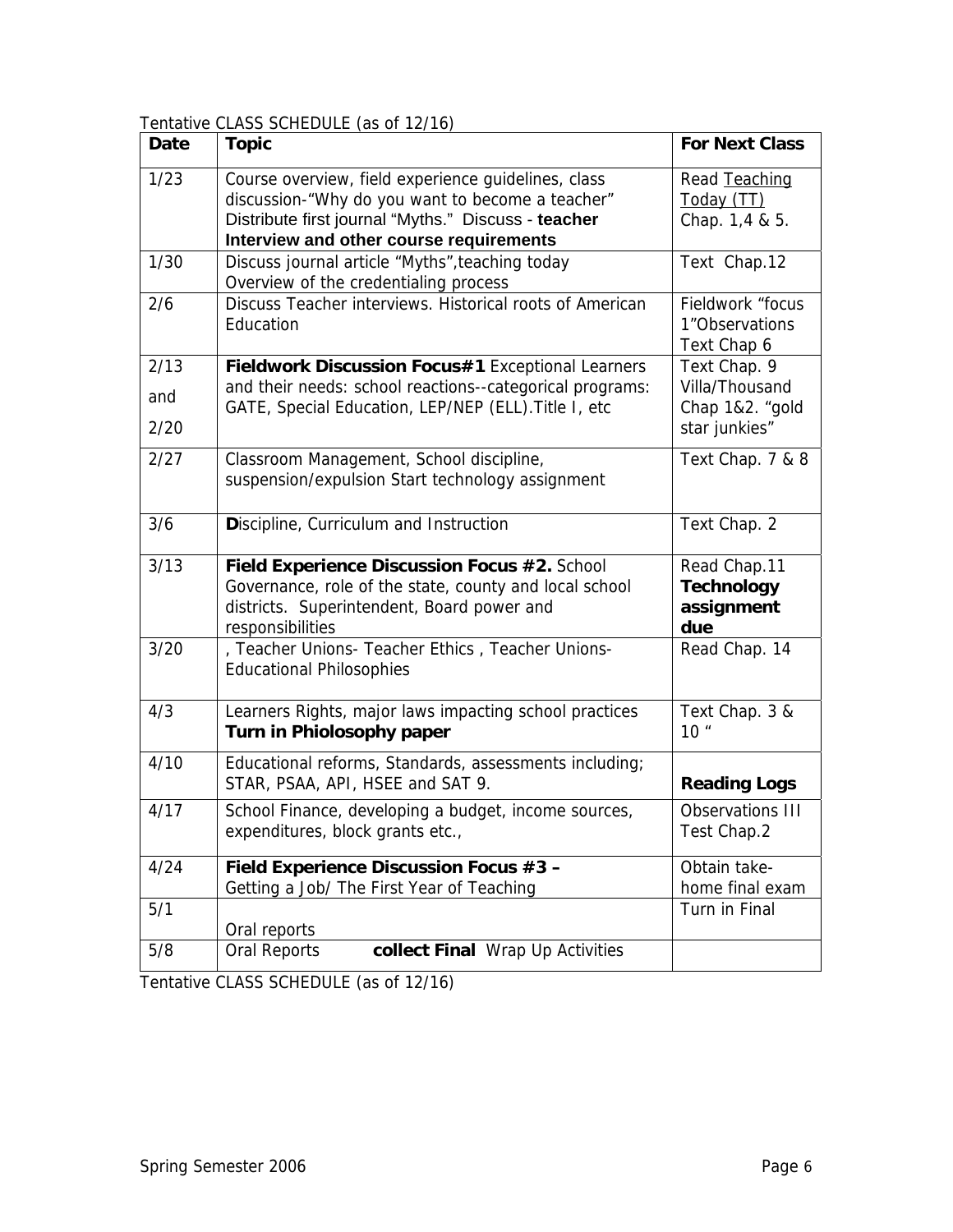Using Technology: Selecting a Community for a Teaching Position

**Each student is to select two communities to research via the Internet. Look for information about a possible teaching position. Choose one community close enough to actually visit and a second one for a community you have not visited.** 

**Step 1. Assuming you were to actually be interested in a teaching position, develop a list of questions regarding the type of information you feel would be important to have in order to make an initial judgment about what it might be like to work in this community and school district.** 

**Step 2. Seek out websites from the communities, school districts, and local schools you have chosen to research. Look for answers to the questions you posed.** 

**Step 3 Print out the website information you found most helpful. (Be selective –don't print everything you find and then attach to #4).** 

**Step 4. Write a summary (one-page minimum) of your hypothesis of what the schools would be like and the general characteristics of its students-based on the information you glean form the various websites you consult.**

| Technology Assignment Assessment Rubric: |                     |                 |                |
|------------------------------------------|---------------------|-----------------|----------------|
| Criteria                                 | <b>Below</b>        | <b>Meets</b>    | <b>Exceeds</b> |
|                                          | <b>Expectations</b> | <b>Standard</b> |                |
|                                          | <b>Standard</b>     |                 |                |
| Questions generated to produce           |                     |                 |                |
| information on schools/community         |                     |                 |                |
| Quality of the hypothesis of the         |                     |                 |                |
| school(s) demographic                    |                     |                 |                |
| characteristics.                         |                     |                 |                |
| Inclusion of website materials           |                     |                 |                |
|                                          |                     |                 |                |
| hypothesis of original questions         |                     |                 |                |
|                                          |                     |                 |                |

Technology Assignment Assessment Rubric: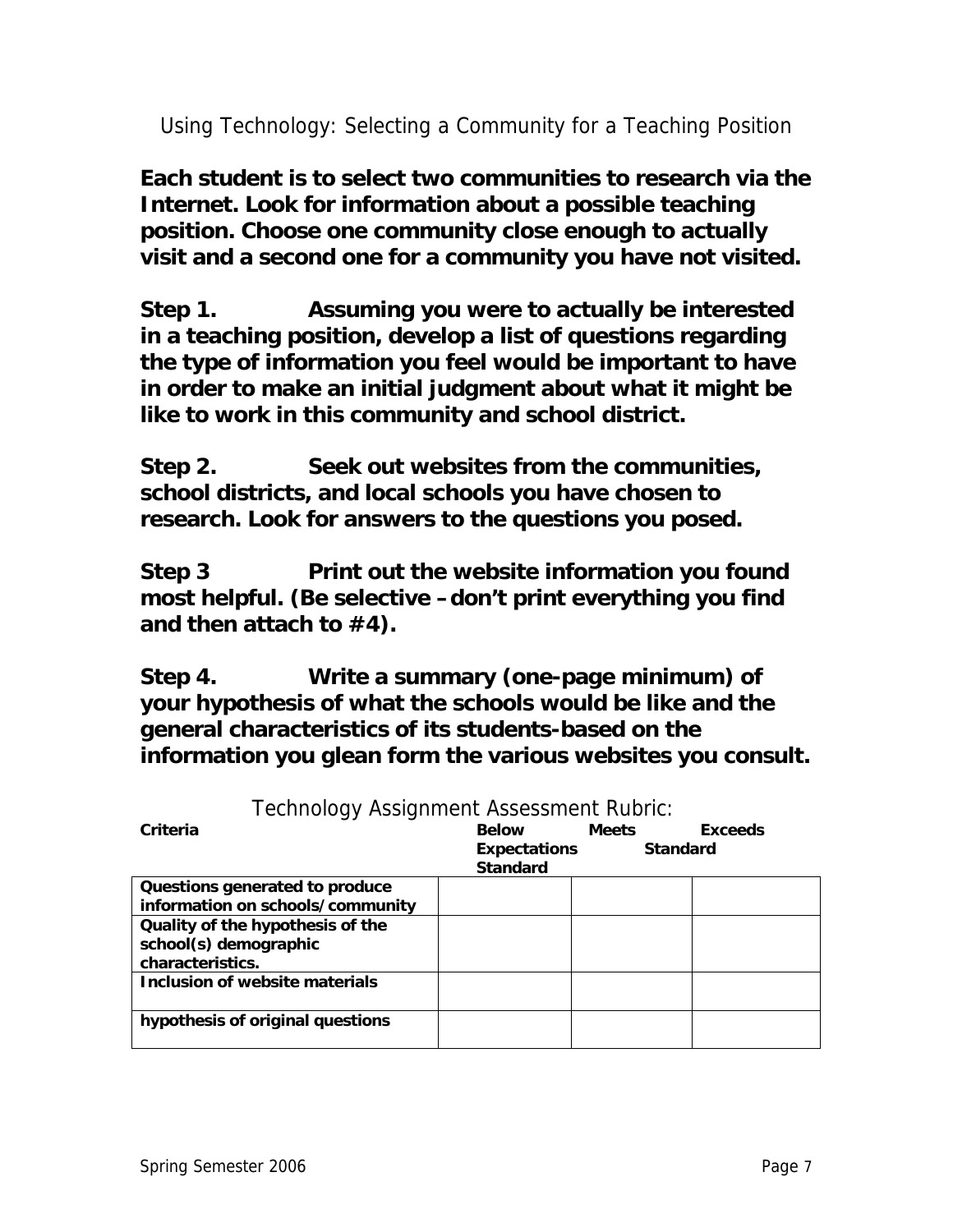#### **Guidelines for Classroom Observations: Education 350**

Choose the location for your field experience observations early and carefully. Make copies of the introduction letter as you may need one when you meet with the school principal or secretary. I suggest you call ahead and ask for an appointment to observe and explain the purpose of your visit. Plan ahead as it may take a week or more for the school to arrange an observation visit. Depending on the time you have available, you may wish to explain that you would like to observe in several different grades or classroom settings.

You **must** visit the following grade levels/school settings to include in your 45 hours of observation.

Primary classrooms (grades K-3) Upper grades (4-6) Middle school grades (6-8) High school grades (9-12) Special Education (RSP or SDC) \*Bilingual (if available)

Complete **one observation form for each classroom** you visit. Each observation should last at least 30 minutes. Your observations will be collected in three times (dates listed in the classroom schedule). Each group of observations will have a specific focus and you will need to include a general overview highlighting the focus of all the classrooms visited during each observation period.

**Type** your observations on the form provided or create your own using a similar format. All observation entries should include the following information:

- ❖ Your name
- ❖ School Name
- Type of classroom (grade or subject)
- Date and number of minutes you observed
- $\div$  Number of students in the room
- Analysis of the observation-try to compare what you saw with class discussions or readings and your reaction/opinion to what you observed
- \* Include any questions you might like to ask the teacher. You don't have to ask them- I just want to know what you are thinking.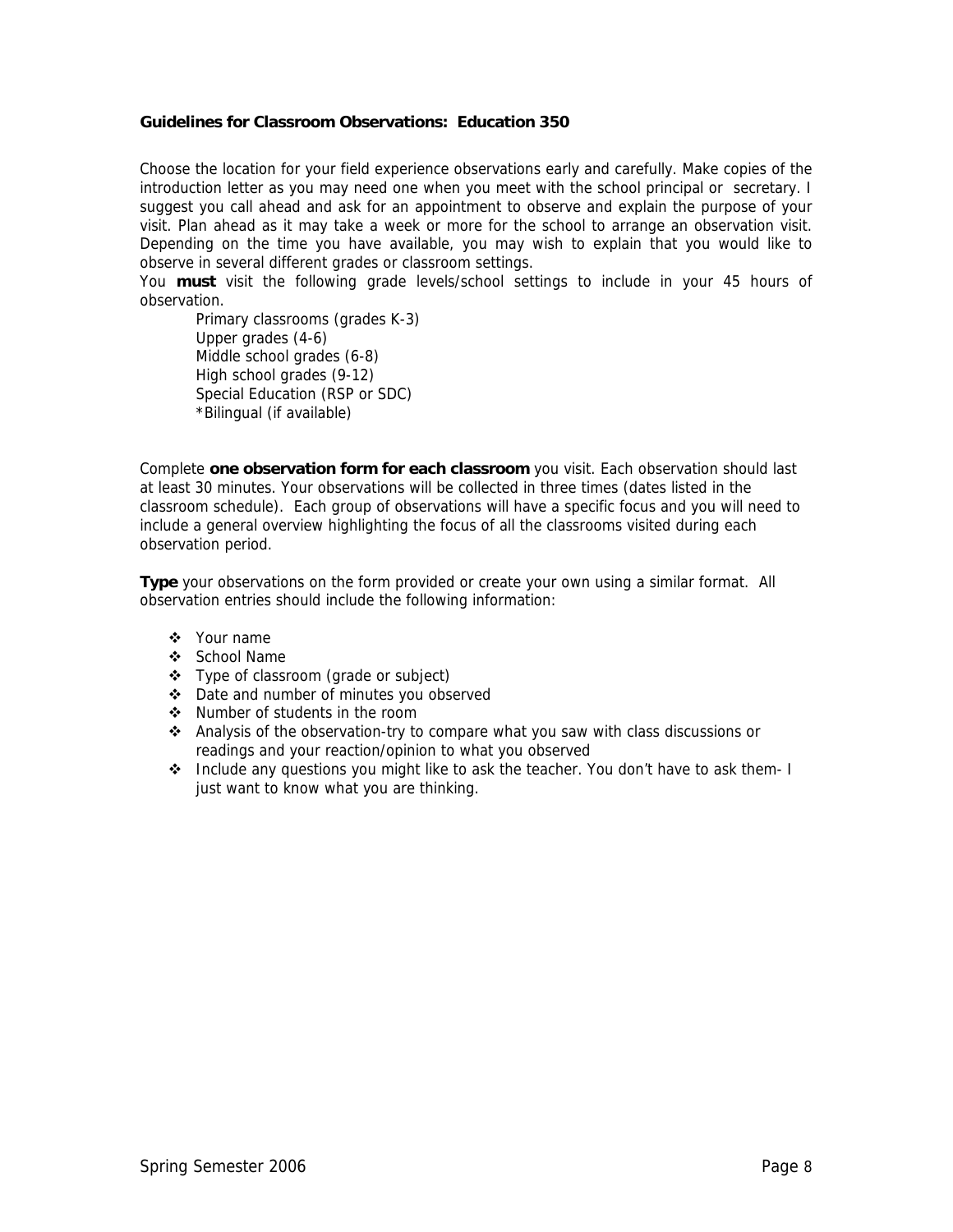### **EDUCATION 350**

### **Observation Worksheet**

| <b>Name</b><br><b>District</b>           | <b>School</b> | <b>School</b>   |  |
|------------------------------------------|---------------|-----------------|--|
| Type of class/grade and $#$ of students: |               |                 |  |
| Date:                                    |               | Time Observing: |  |

#### **DESCRIPTION OF OBSERVATION:**

 $\overline{a}$  $\overline{a}$  $\overline{a}$  $\overline{a}$  $\overline{a}$  $\overline{a}$  $\overline{a}$  $\overline{a}$  $\overline{a}$ 

 $\overline{a}$  $\overline{a}$  $\overline{a}$  $\overline{a}$  $\overline{a}$  $\overline{a}$  $\overline{a}$  $\overline{a}$  $\overline{a}$ 

**ANALYSIS OF OBSERVATION:**

#### **QUESTIONS:**

 $\overline{a}$  $\overline{a}$  $\overline{a}$  $\overline{a}$  $\overline{a}$  $\overline{a}$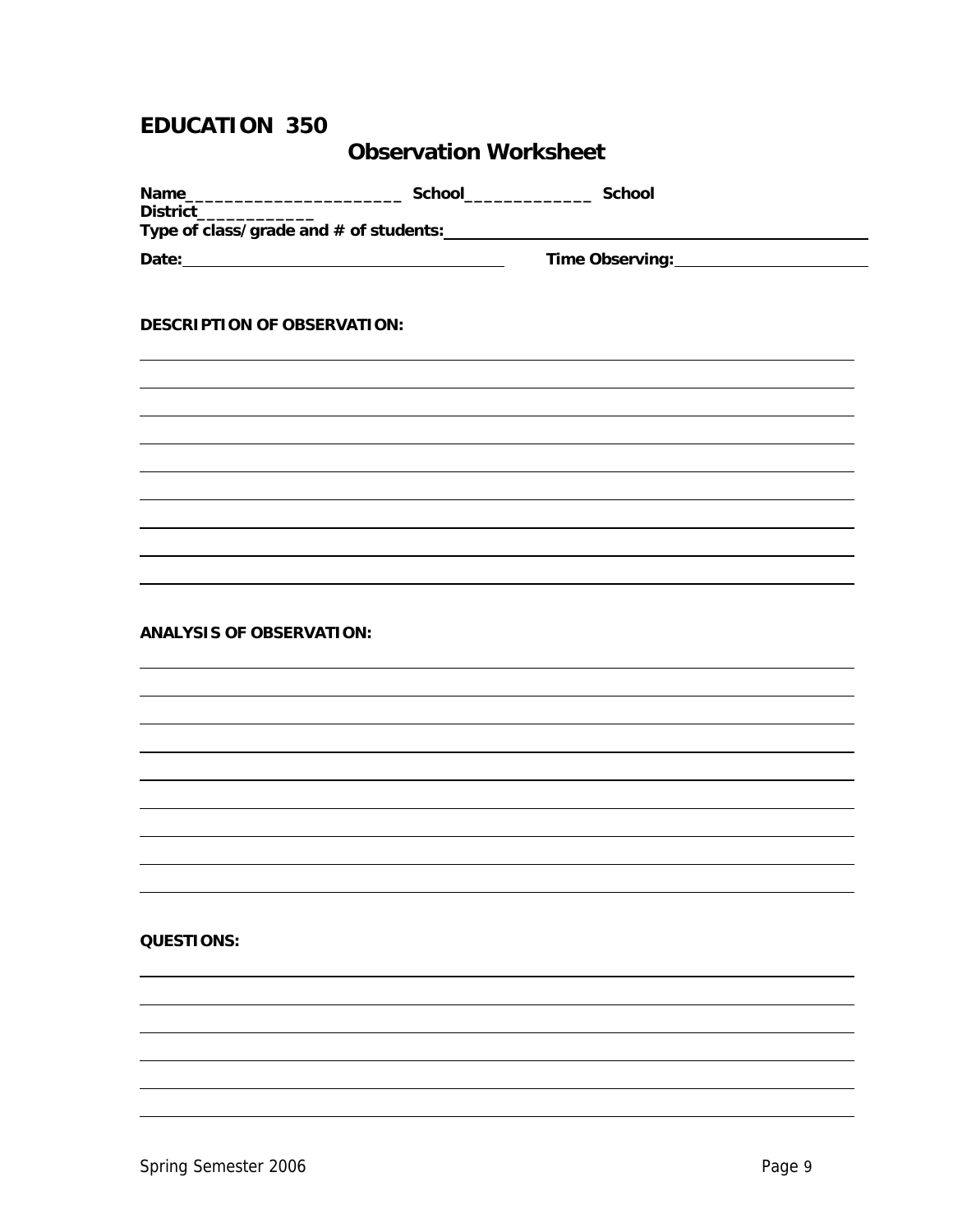## **Fieldwork Log**

| Date | <b>Total Time</b> | <b>Activities Observed</b> |
|------|-------------------|----------------------------|
|      |                   |                            |
|      |                   |                            |
|      |                   |                            |
|      |                   |                            |
|      |                   |                            |
|      |                   |                            |
|      |                   |                            |
|      |                   |                            |
|      |                   |                            |
|      |                   |                            |
|      |                   |                            |
|      |                   |                            |
|      |                   |                            |
|      |                   |                            |
|      |                   |                            |
|      |                   |                            |
|      |                   |                            |
|      |                   |                            |
|      |                   |                            |
|      |                   |                            |
|      |                   |                            |
|      |                   |                            |
|      |                   |                            |
|      |                   |                            |
|      |                   |                            |
|      |                   |                            |
|      |                   |                            |
|      |                   |                            |
|      |                   |                            |

Total Hours: Signature: Signature: Signature: Signature: Signature: Signature: Signature: Signature: Signature: Signature: Signature: Signature: Signature: Signature: Signature: Signature: Signature: Signature: Signature: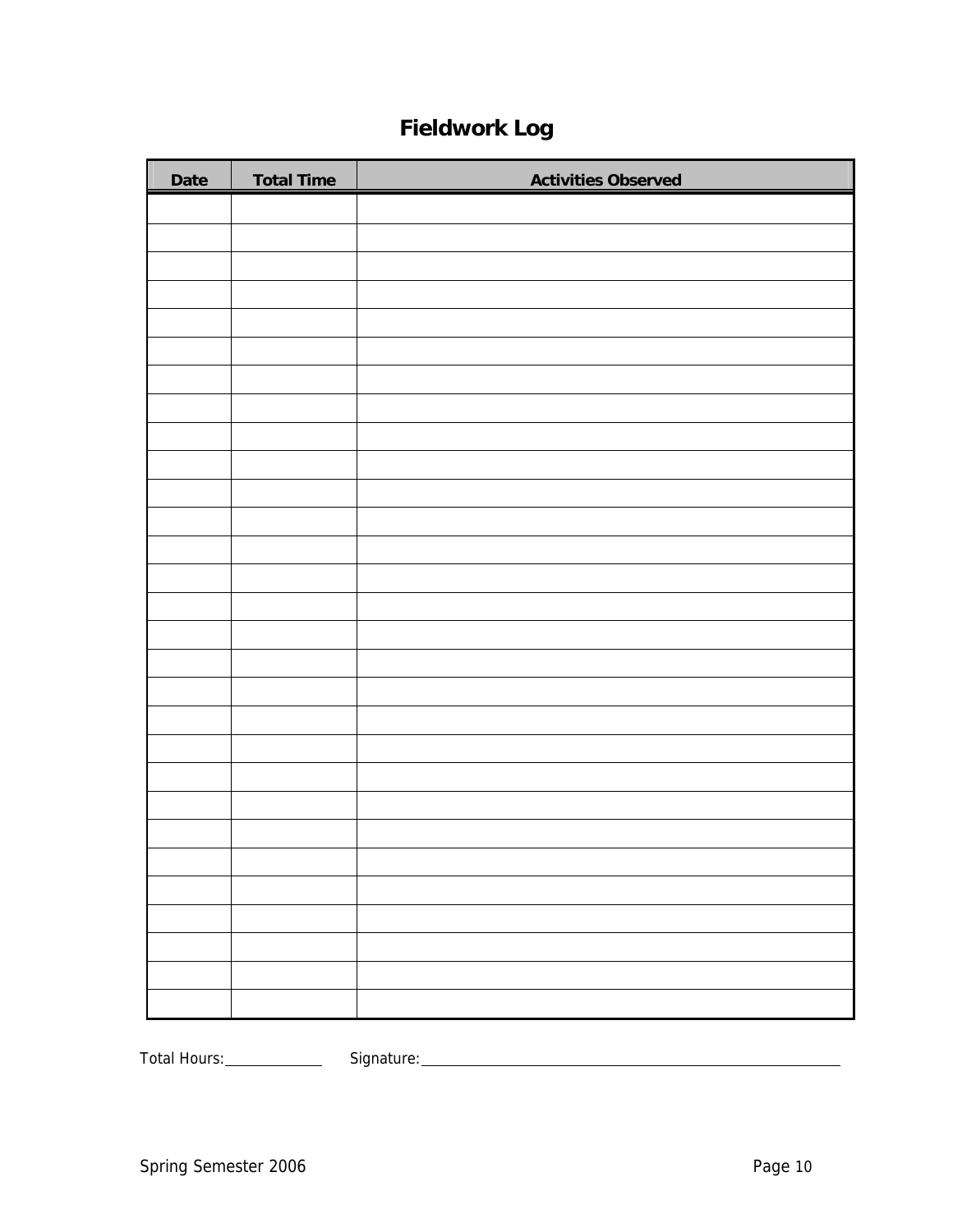#### Focus of Observations

#### **Group #1 Focus**

- A. **Room Arrangement** (physical layout): Does the desk or table arrangement support or detract from the delivery of instruction? Can all students see the board? Can the teacher move easily about the room?
- B. **Classroom rules and procedures**: Are rules posted? Who generated the rules? Do you see evidence that they are enforced? Consistently? Do students seem to know what is expected of them?
- C. **Classroom Diversity** Do you see evidence of diversity; in ability, ethnicity, linguistic background, special needs or socioeconomic status? Do you notice the teacher responding to all students equally? How do students respond/relate to this diversity?
- D. **Students:** Do students appear ready to learn? Do you sense positive interactions with other learners both in the classroom or outside?
- E. **School/class Climate:** Were you able to observe students on the school playground or outside of class? Do you feel this school/classroom is a friendly and learning atmosphere? How do adults outside of class respond to students?

#### **Group #2 Focus**

- F. **Classroom Management:** Was the teacher able to get compliance from the students in the area of behavior? What techniques did you observe used to control the behavior of students? Did you see evidence that the students understand the expectations? Was the teacher consistent in discipline used?
- G. **Communication:** Observe the clarity of instructions. Do students seem to understand what they are to do? Does the teacher use several forms of communication i.e., visual, oral etc?
- H. **Variety of Instruction:** Does the teacher use a variety of teaching techniqueslecture, small groups and/or hands-on activities?

#### **Group #3 Focus**

- I. **Planning for instruction:** Did you see any evidence of a lesson plan? Were the materials organized and ready for use at the proper time?
- J. **Flexibility:** Did you notice evidence of flexibility in teacher behavior? Were there "teachable moments" that the teacher used to make a point? Did the teacher make use of or build upon student responses to make an instructional point?
- K. **Evaluation techniques:** How does the teacher know if the objectives of the lesson are being met? What documentation is maintained? Did you see evidence that instruction is revised or individualized based upon the evaluations used?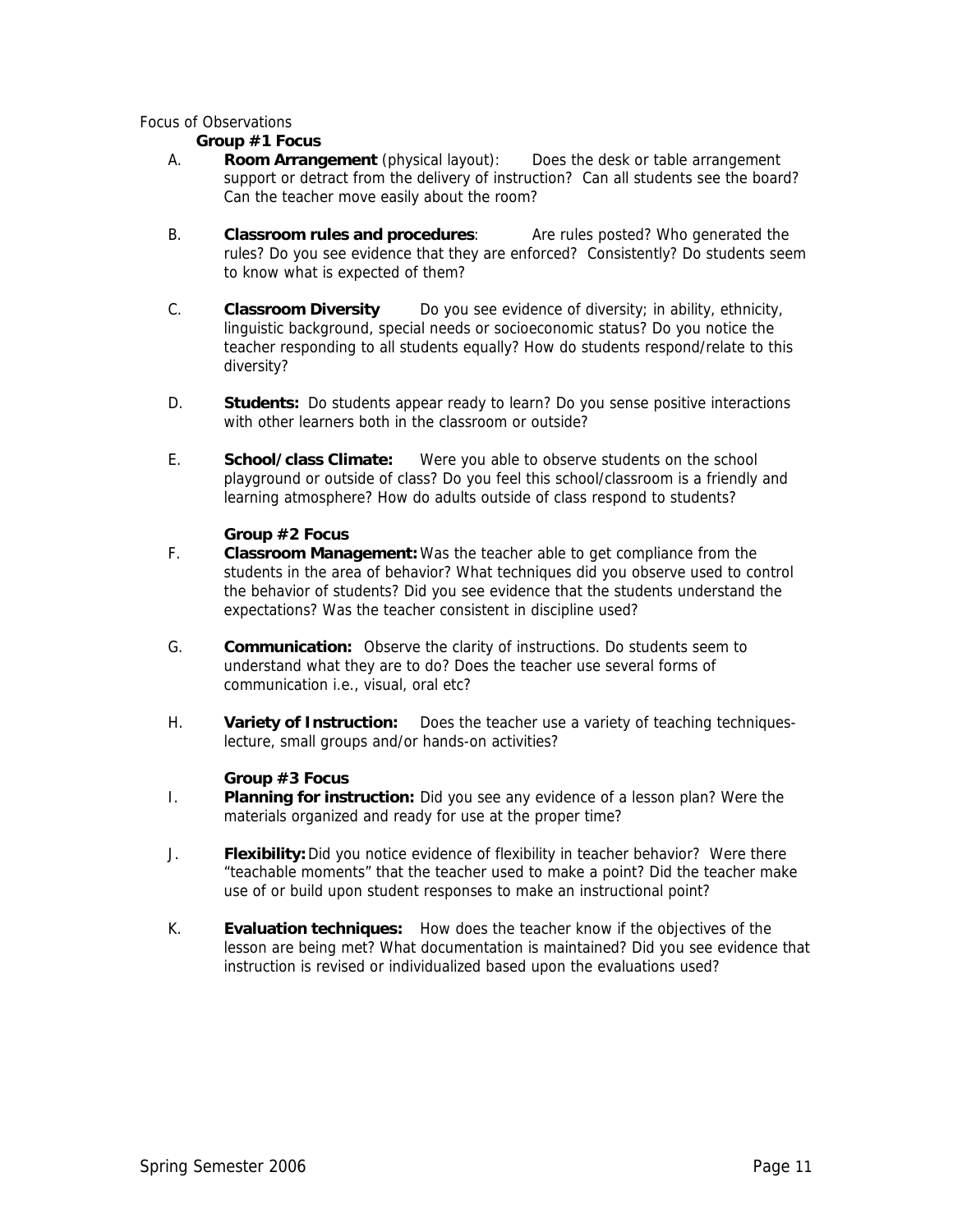### EDUCATION 350 Foundations of Teaching as a Profession **Teacher Interview**

In this assignment you will interview a teacher and **write a 3 to 4 page summary** of what you learned. Your purpose is to render a sketch of the teacher as a person with a distinct philosophy and who uses specific classroom behaviors shaped by their experience. I suggest you select someone who has been teaching for at least five years at a public elementary, middle or high school.

#### **Suggested questions**:

- "Why did you choose to enter teaching as a career? How attractive was this profession at the time you entered? Did you consider other career paths? Do you have any regrets for selecting this career?"
- "Describe your professional education training? How helpful was it in preparing how to teach? How long did it take for you to be comfortable with your teaching?"
- "How would you define "teaching?" Do you have a particular educational philosophy that describes your main teaching style?"
- "Have you made any career moves since you started teaching-i.e., different grades, schools, school districts, etc.?"
- "What have been the major joys you have experienced---frustrations? What changes in your school or in the profession would be necessary for you to experience more joys and fewer frustrations?"
- "How do you learn about the individual differences in the lives and experiences of your students? Have you experienced any "cultural shock" in working with students whose background is different from your own? What accommodations (if any) have you made to work more effectively with different types of students?"
- "Do you have some favorite memories from classroom experiences? Do you tend to remember specific students?"
- What changes have you noticed in the profession since you started? How do you feel about these changes?
- "Is there anything else that I should have asked to help prepare me for a career in teaching?"

#### **Analysis:**

After collecting your information, think about what you have learned about this teacher and teaching in general. Focus on a few themes that best characterize what you have heard. Don't try to be all-inclusive in your written analysis. Consider what this information means to you as you prepare myself to work with students-especially those that come from a background different from yourself. Please protect the teacher's confidentiality by using a pseudonym and masking other details.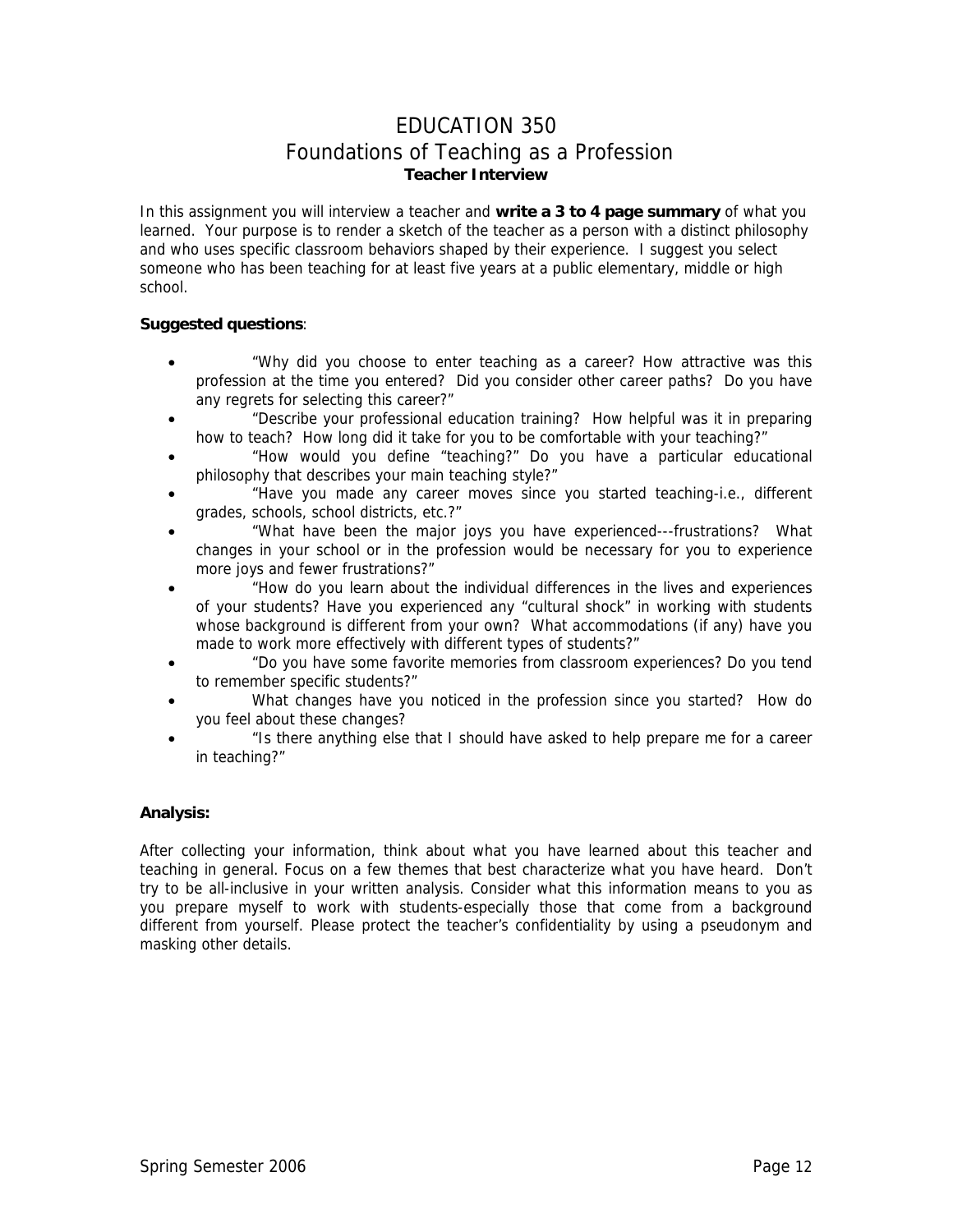# **Scoring Guide for Reading Logs and Other Writing Assignments (Teacher Interview)**

Writing logs for journals are scored on a 1 to 3 scale with "3" being the highest mark. Other writing assignments are generally marked on a ten-point scale as follows:

## **Excellent (3) 9/10 for other writing assignments**

- $\triangleright$  Follows requested format (including: title, source, and date of publication, short summary, and personal reflections for reading logs.
- ¾ Provides concrete details of the article/interview.
- $\triangleright$  Insightful commentary using personal viewpoints.
- $\triangleright$  Presents clear and logical organization of thoughts.
- $\blacktriangleright$  Have very few, if any, mechanical errors.
- $\triangleright$  Holds interest-is interesting to read.
- $\triangleright$  Uses a sophisticated vocabulary.

## **Very Strong (2) 7/8 for other assignments**

- $\triangleright$  Follows requested format (including: title, source, date of publication,
- $\triangleright$  Short summary, and personal reflections for reading logs)
- ¾ Provides concrete details of article/interview.
- $\triangleright$  Includes personal viewpoints
- ¾ Good organization
- $\triangleright$  Has a few mechanical errors
- $\triangleright$  Holds interest-is interesting to read.
- $\triangleright$  Some sentence variety

## **Meets the Standard (1) 5/6 for other assignments**

- ¾ Follows some of the requested format including: title, source, and date of publication, short summary, and personal reflections.
- $\triangleright$  Provides a few concrete details
- $\triangleright$  Adequate summary of the article.
- $\triangleright$  Organization hard to follow
- $\triangleright$  Many mechanical errors
- $\triangleright$  Hard to Read
- $\triangleright$  Little sentence variety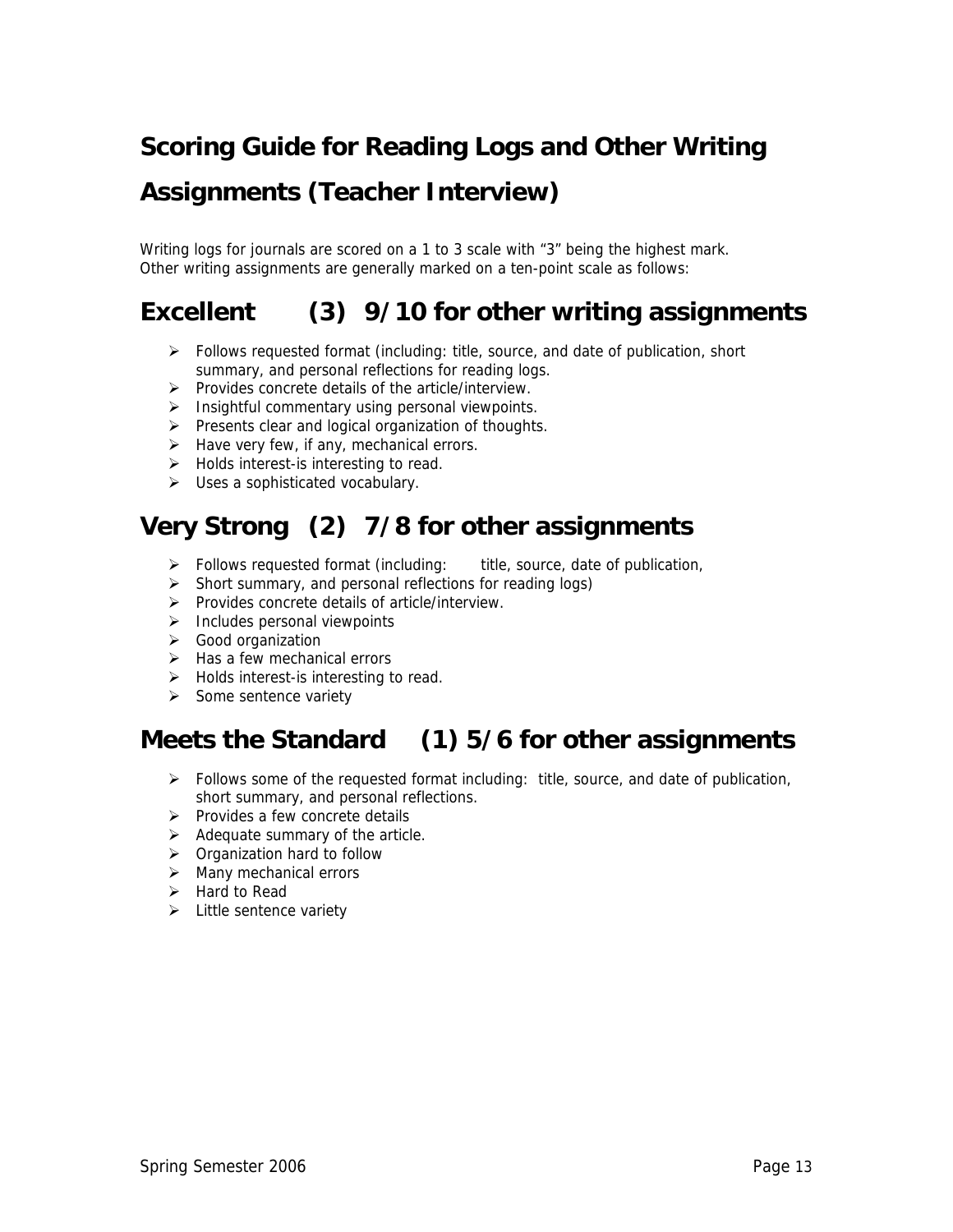#### **Personal Philosophy of Teaching, Learning and Schooling**

The purpose of this assignment is to articulate your emerging beliefs about teaching, learning and schooling. The paper should be 3 to 4 pages (double-spaced). A rough draft is due for peer review at the last class before Spring Break.

Rather than simply responding to a series of questions, you should organize your thoughts in a fashion that makes sense to you. Identify some themes or an approach to teaching that expresses your beliefs as they have evolved this semester. Work to articulate these beliefs so that your reader will be able to form a picture of the teacher you hope to become. You might think of your audience as the hiring committee of a school district. You want your audience to connect your name and face with a distinct set of beliefs. You need to compose your own approach to this assignment. Listed below is a set of questions that you might wish to address but you need to compose your own approach to this assignment.

Please notice that the assignment contains three interrelated concepts: teaching, learning and schooling.

**First,** what is teaching? (What are the purposes of teaching? Is the teacher the source of knowledge? Is teaching a one-way or two-way venture? How will you decide what to teach? Do you consider yourself a teacher of students or of content, or both? Is teaching better described as a set of skills and knowledge, or as a set of values and attitudes? What it about teaching that you most look forward to, and cause you most concern?)

**Second**, what is learning? (What is knowledge" If you teach and students don't learn-whose problem is that? When will you know that students have learned something? Are student's empty vessels into which you will pour knowledge? What does learning mean for students of different abilities, ethnicities or gender? Do all student need to learn the same thing?)

**Finally**, what is schooling? (What are schools for? What responsibilities do you have as an employee of the public, and what might be your approach when you disagree with public policy? How about when you disagree with parents?)

#### **Criteria for evaluation:**

Exemplary papers are characterized by:

Organization of presentation of ideas

Comprehensiveness (addresses teaching, learning and schooling)

Appropriate examples of beliefs

Integration of coursework readings, discussions and/or observations

Written expression ( grammar, syntax, spelling, etc)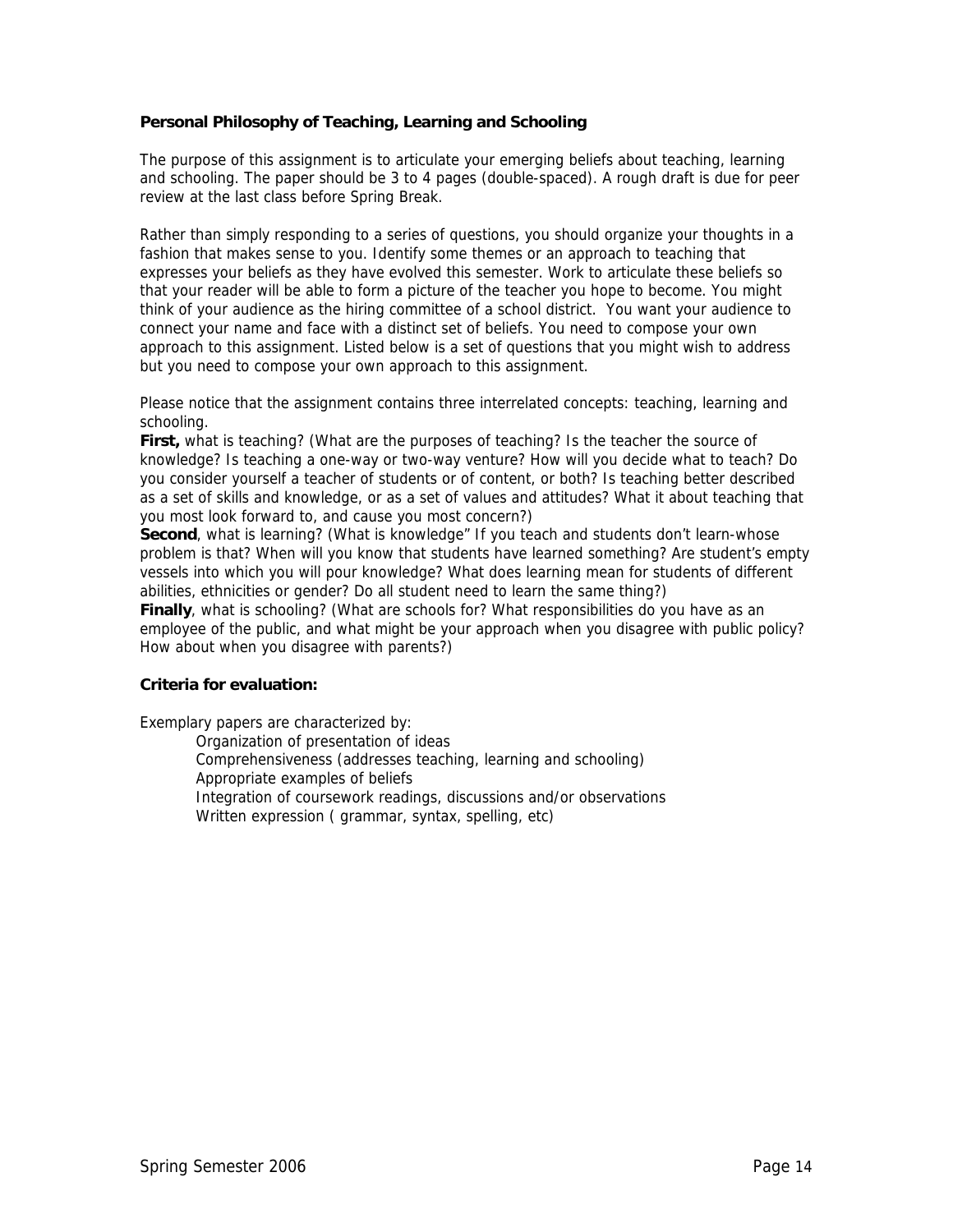### Group Presentation on a Contemporary Issue

Each member of the class will join with others to become familiar with a contemporary issue in education that is somewhat controversial. The topic selected must have multiple perspectives (pros and cons). Cover the major points/arguments and develop an introduction and concluding statements. You will have approximately one-half hour to present the debate.

Each group will create a two page typed abstract and a selected reading list (at least 12 references in bibliographic form) to distribute to each class member for future reference The names of each member of the group should be included in the handout.

You may select one of the following topics or propose a different one for instructor approval.

#### Topics:

- a. Are charter schools revitalizing education in America?
- b. Do concerns about safety in school warrant a "zero tolerance" policy?
- c. Have public schools adequately accommodated concerns about religion?
- d. Is full inclusion of special education good for schools?
- e. Is the federal NCLB act working in improving education in America?
- f. Has the passage of Proposition 227 in California helped bilingual students?
- g. Should our high school history classes present the "raw" facts of American history?
- h. Will school vouchers improve education in the United States?
- i. Has the STAR accountability program been successful in improving education in California?
- j. Does "character education" build moral values in public school students?
- k. How would you cut 10% from a school district budget?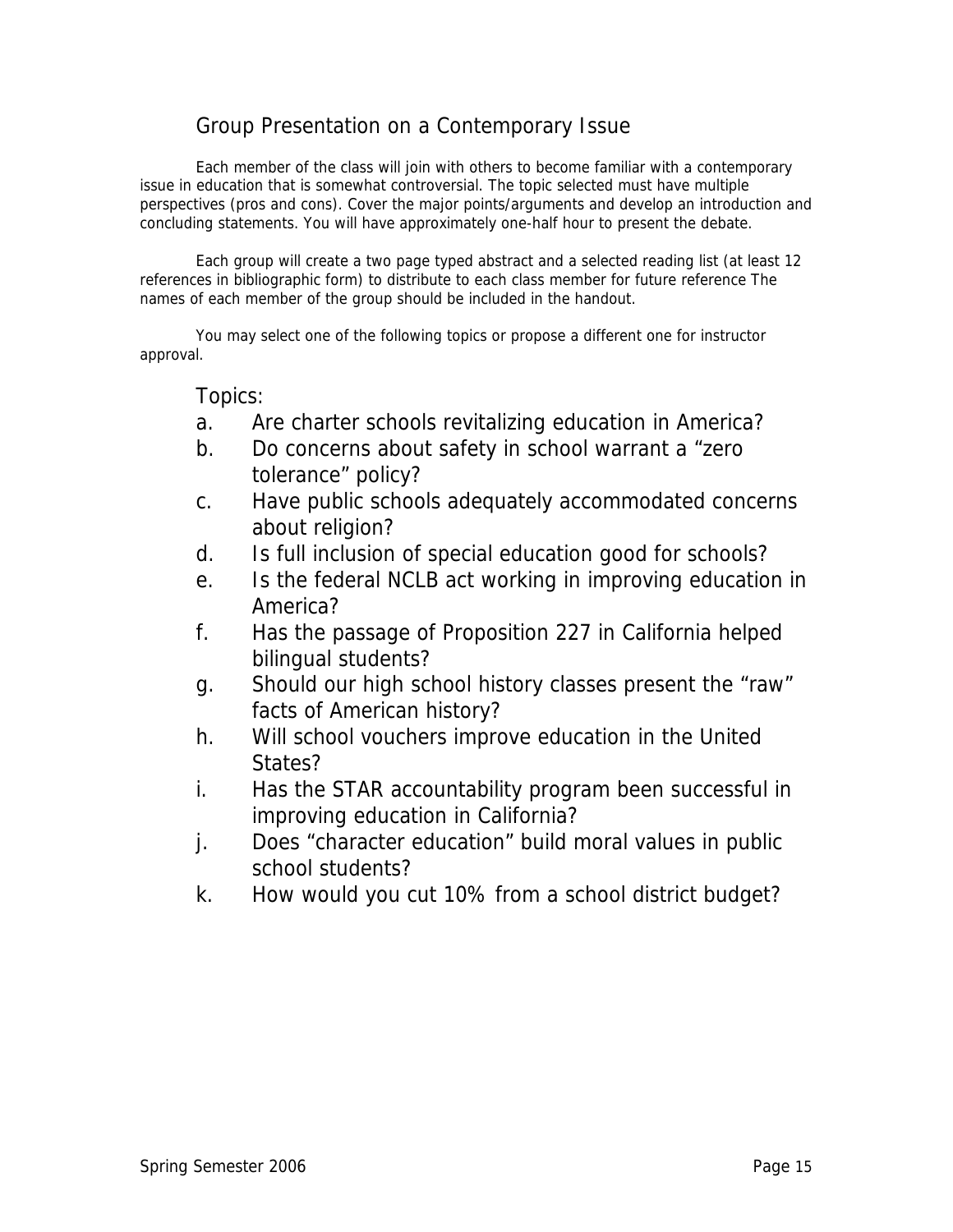#### LAW AND DIVERSITY ASSIGNMENT

You will apply your understanding of the legal context of inclusive education and laws that influence teaching responsibilities.

Study the following chapters and web sites:

Thousand, J.S. (passed out in class) Laws related to special education that affect teachers.

Villa, R. A. & Thousand, J. S. (l995). Creating an inclusive school. Alexandria, VA: Association for Supervision and Curriculum Development. Read all of Chapter 2.

U.S. Disability Law. Internet address:

www.law.cornell.edu/topics/disability.html

Includes information about laws affecting people with disabilities.

OSERS IDEA Home Page. Internet address:

www.ed.gov/offices/OSERS/IDEA

Explanation of federal legislation known as IDEA, which ensures a free appropriate education in the least restrictive environment for children with disabilities. The latest l997 federal reauthorization of the law is explained in detail.

#### **Reflection and Applications:**

Apply your understanding of the legal context of inclusive education and laws that influence your teaching responsibilities by:

- 1. Make some notes in writing to assist you in the class discussion. Identify five laws or court decisions that influence you as a professional educator. At least one of these five must relate to special education law.
	- Identify the law / court decision and give a rationale for each selection.
	- Why is it important to you?
	- How might they affect your teaching?

2. Be prepared to share your selections and rationale for selection of the laws and decisions.

#### **Laws Related to Special Education that Affect Teachers**

#### By Jacqueline Thousand

Chapter 2 of Villa and Thousand (l995), Contemplating Inclusive Education from a Historical Perspective, charts over 200 years of history which has brought us as a country to embrace inclusive educational opportunities for all children. What follows is a summary of key court cases and legislation which have shaped special education and the teacher's role in supporting students with varying learning and language differences. For more detail see these two web sites: www.law.cornell.edu/topics/disability.html and www.ed.gov/offices/OSERS/IDEA.

#### **Legislation Related to Special Education**

The development of special education services in this country has been greatly influenced by the civil rights movement of the l960s. Out of the movement came legislation designed to prevent discrimination. For instance Section 504 of the Vocational Rehabilitation Act of l973 is a civil rights law that prevents discrimination against all persons with disabilities in programs the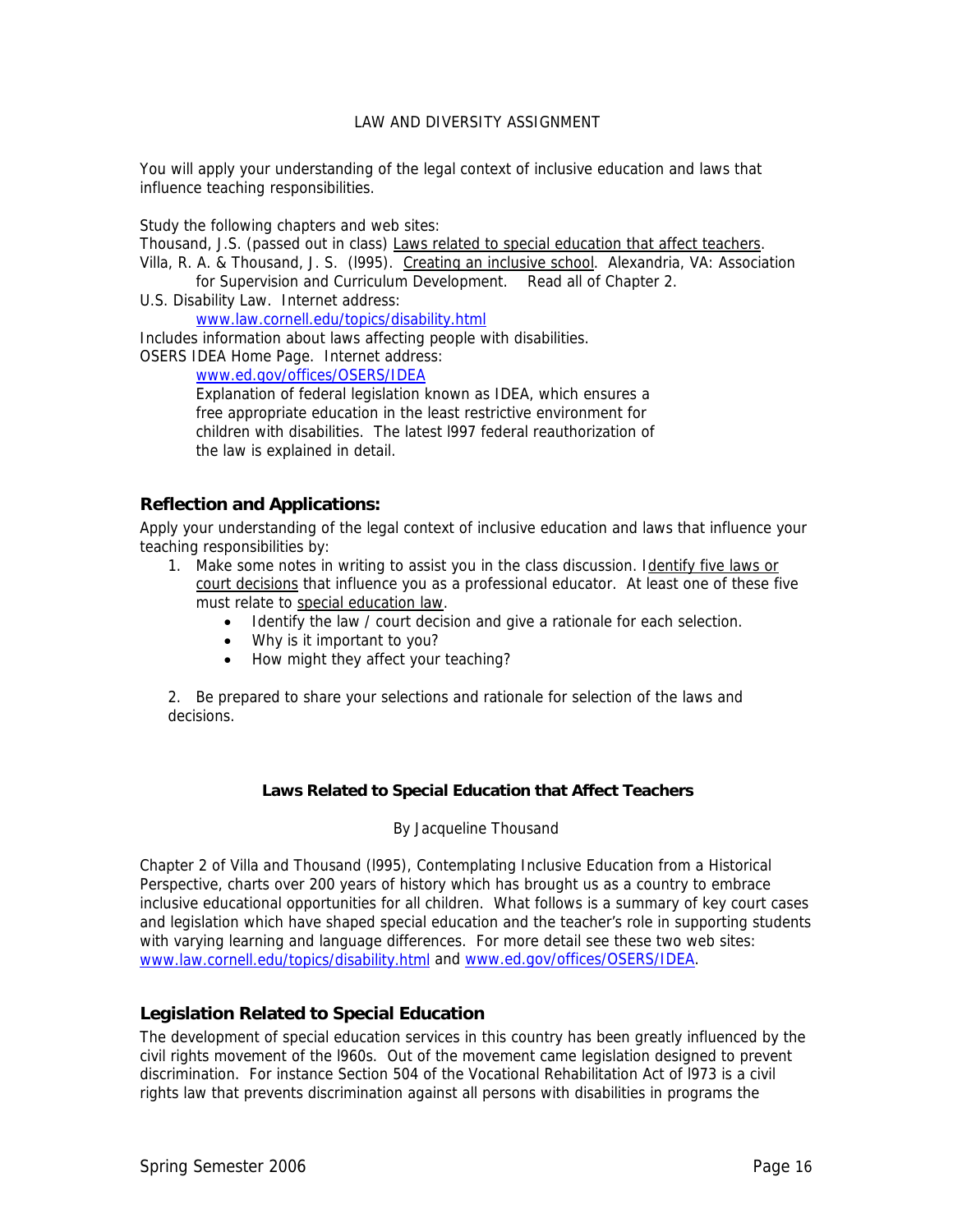receive federal funds. Since all public schools receive federal funds in some form, Section 504 ensures equal opportunity for students' participation in the full range of school activities. Also, through Section 504, some students who are not eligible for special education services may receive accommodations to assist them to be successful in school. For example, students with health problems such as asthma or extreme allergies as well as other challenges that do not make them eligible for special education my receive assistance through Section 504.

The Americans with Disabilities Act (ADA), signed into law by President Bush in l990 extends the Vocation Rehabilitation Act of l973 by protecting all individuals with disabilities from discrimination and requires employers to make reasonable accommodations for employees with disabilities. ADA does not deal directly with education; however, it does clarify the civil rights of all people with disabilities and ensures that buildings, transportation, and other public places (including schools) are accessible to people with disabilities. Your school must be accessible to wheelchairs, for instance. If it is not, it must undergo renovations to install ramps, elevators, or wide entryways.

In l975 the U.S. federal government finally made a legal commitment to the education of students with disabilities. In that year Congress passed Public Law 94-142, the Education for the Handicapped Act (EHA) which set federal guidelines for special education services. It translated early court decisions into civil rights principles for students with disabilities and mandated the six concepts that have guided special education practice ever since. Those six principles are:

- 1. **Free Appropriate Public Education**. Students with disabilities are entitled to attend public schools and to receive the educational services they need. This education is provided at no cost to parents.
- 2. **Least Restrictive Environment**. Students with disabilities must be educated in the least restrictive environment in which they can succeed with support. For most students, this environment is the general education classroom.
- 3. **Individualized Education Program**. Services for students with disabilities must be individually tailored. This is accomplished by annually developing or revising an Individualized Education Program (IEP). Every IEP includes a statement of the student's current performance levels, a set of goals and accompanying short-term benchmarks or objectives for achieving the goals. The IEP clearly specifies who is responsible for delivering various aspects of the student's program, how progress will be evaluated, and where and how long services will be provided.
- 4. **Nondiscriminatory Evaluation.** Students are to be assessed using instruments that do not discriminate on the basis of race, culture, or disability. In considering eligibility for special education, students must be assessed by a multidisciplinary team in their native language using tests that directly relate to the area(s) of concern for which the child was referred.
- 5. **Due Process**. Due process procedures protect students with disabilities and their parents in all special education affairs. Specifically, if a disagreement occurs between the family and school personnel regarding a student's eligibility for special education, no changes can be made in the student's services until an impartial hearing and, if necessary, the appropriate court resolves the issue. School personnel also are protected if they disagree with parents' requests for services; they also may use due process procedures to resolve the dispute.
- 6. **Zero Reject and Child Find**. No student may be excluded from public education because of a disability. Each state also must take action to locate children who may be entitled to special education services.

Public laws must be periodically reauthorized. The l990 reauthorization of P.L. 94-142 described above changed the law to the Individuals with Disabilities Education Act (IDEA). The more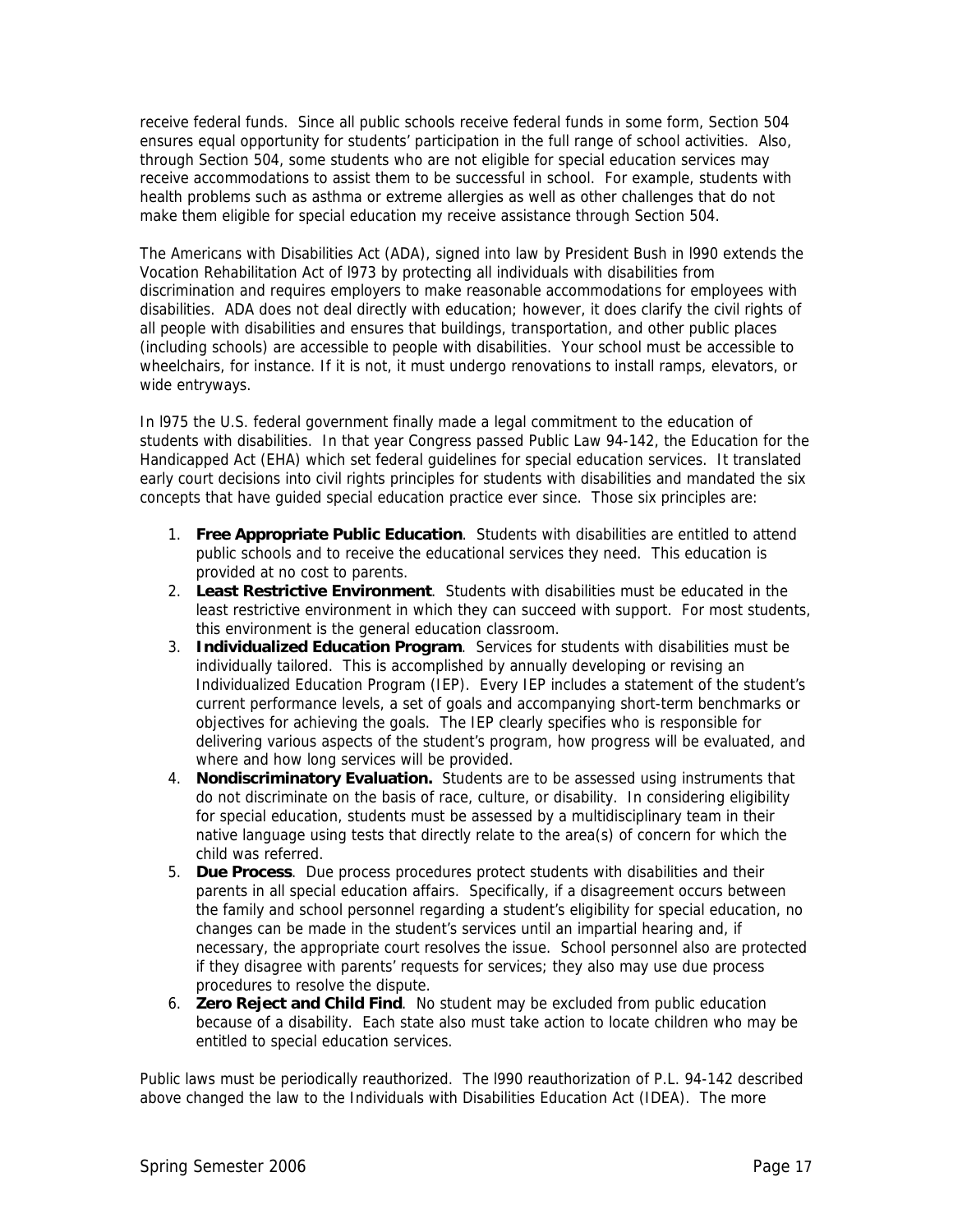suitable person-first language of "individual with disabilities" replace the unfavorable labeling language of "the handicapped" in the title of the legislation. This law added significantly to providing education to very young children with disabilities and preparing older student for transition to post-secondary life. Two new categories of disability – autism and traumatic brain injury – were added to the already existing categories of learning disabilities, speech or language impairments, mental retardation, emotional disturbance, hearing impairments, visual impairments, deaf-blindness, orthopedic impairments, multiple disabilities, and other health impairments. It also funded projects to promote the inclusion of students with severe disabilities in general education.

In l997, President Clinton signed into law the second reauthorization of P.L. 94-142 and accompanying amendments know as IDEA 97. Seven significant changes greatly affect schools, teachers, and educational and assessment practices**.** 

- 1. **General Education** Teacher Involvement. At least one general educator must participate as a member of a student's IEP team. The IEP also must directly address the student's participation in general education and must justify placements that are not in general education.
- 2. **Evaluation and Eligibility**. IDEA 97 clarifies that when parents consent to have their child evaluated, they are not consenting to possible future special education placement. Students cannot be made eligible for special education because of past poor instruction or because of language differences. Previous requirements that a comprehensive reevaluation occurs every three years can be modified if the family desires; already existing information can be used rather than repeated administration of standardized tests.
- 3. **Assessment of All Students**. Historically students receiving special education services were not included in state, district, or school-wide assessment of student performance. IDEA 97 corrected this by requiring that by July, 2000, each state must assess the academic progress of students who have IEPs by including them in the standardized assessments other students task or by using an alternative assessment process. Students who need appropriate adaptations such as extended time or large print during assessment are entitled to these adaptations.
- 4. **Discipline**. If needed, the IEP must include strategies for addressing student behavior issues. A behavior pan must be developed, if a student is suspended or placed in an alternative interim placement. If a student with disabilities brings a weapon or drugs to school, the school now has the option to place the student in an alternative placement for up to 45 days; and that placement must provide continued special education services.
- 5. **Transition.** Beginning at age 14, IEPs must address the transition to post-secondary needs of students eligible for special education. These needs must be updated annually, with increasing detail each year as to the school and outside services (e.g., community vocational education) the student will access.
- 6. **Paraprofessionals**. Paraprofessionals, teaching assistants, aides, and like personnel must be trained for their jobs and appropriately supervised.
- 7. **Mediation**. As part of due process procedural rights, each state must make mediation available to parents as an early and informal strategy for resolving disputes over a student with disabilities' identification, placement or services. The State bears the cost of mediation. Parents do not have to mediate; and mediation may not delay a possible due process hearing.

#### **Issues concerning students with disabilities are addressed by federal and state laws**.

How these laws are interpreted often is resolved through the courts. Since 1954, many hundreds of legal decisions have clarified the rights of students with disabilities and the role of educators in supporting these children's education. In many instances court decisions led to the